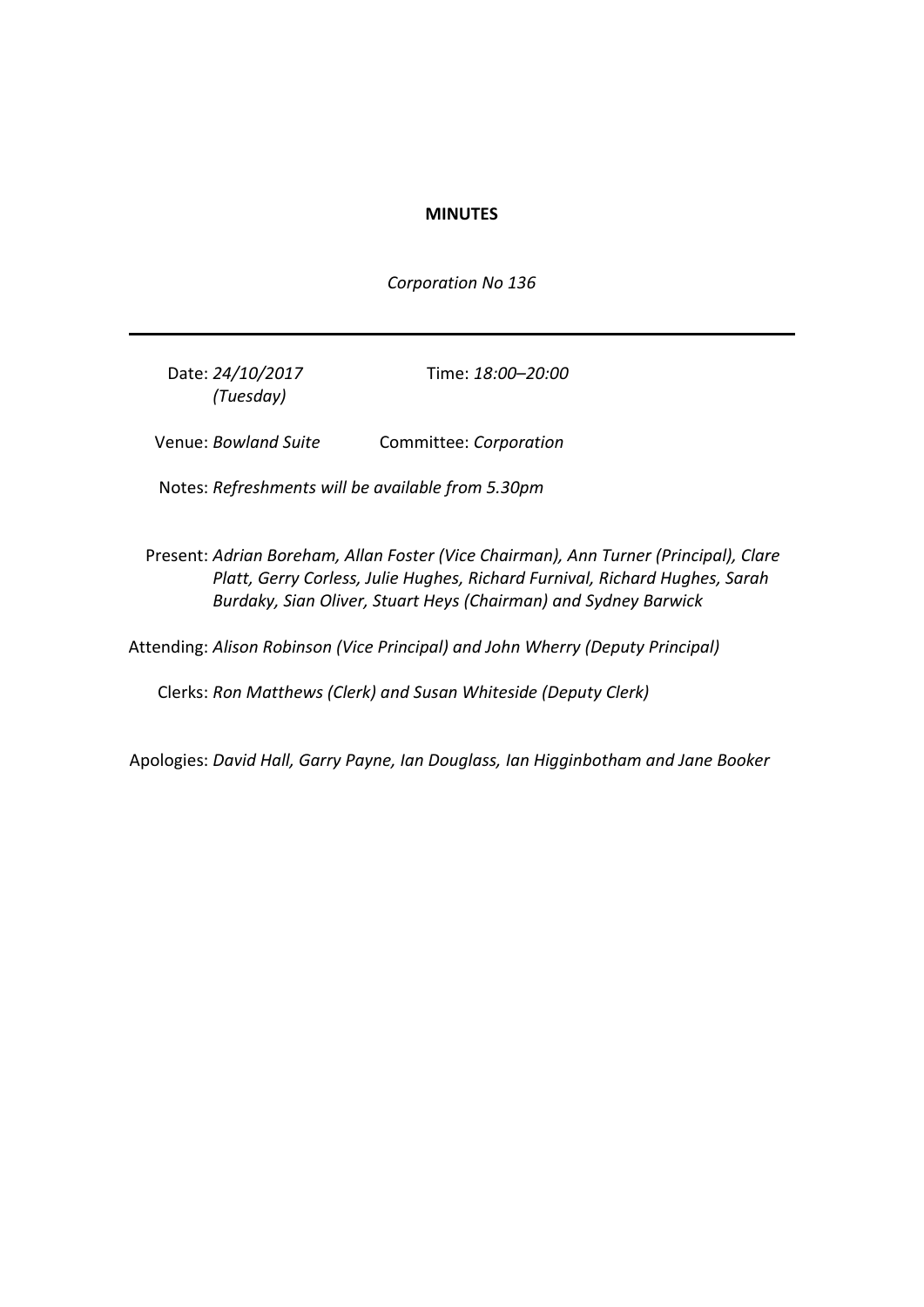*Public* Minutes

Item number: (and category) Item description:

#### **117.17** *Attendance of College Management Staff*

*Decision*

Standing Order 13 states that:

*As a matter of policy all meetings of the Corporation and its Committees will be held in private. The agendas and minutes and supporting papers of its public business will be made available to the general public.*

### *However:*

*(a) The Principal shall be authorised to invite members of staff to attend in their employed capacity for both public and confidential business as appropriate and in accordance with Standing Order 25.*

*(b) The Corporation however, may exclude members of staff from attending any business that it deems necessary.*

*(c) Attendance by other persons shall be at the discretion of the Corporation following advice from the Principal or Clerk.*

The Corporation does encourage Co-opted Governors to attend and take part in the discussion and debate.

## **Resolved:**

**That Management attend for the public and confidential agenda items.**

#### **118.17** *Apologies for Absence*

*Record*

Apologies for absence had been received from Jane Booker, Garry Payne, Ian Douglass and Ian Higginbotham.

#### **119.17** *Public Minutes of Previous Meeting*

*Decision*

The public minutes of meeting number 135 held on Tuesday 5 September 2017 published on the extranet were signed and agreed as a true and correct record of the meeting.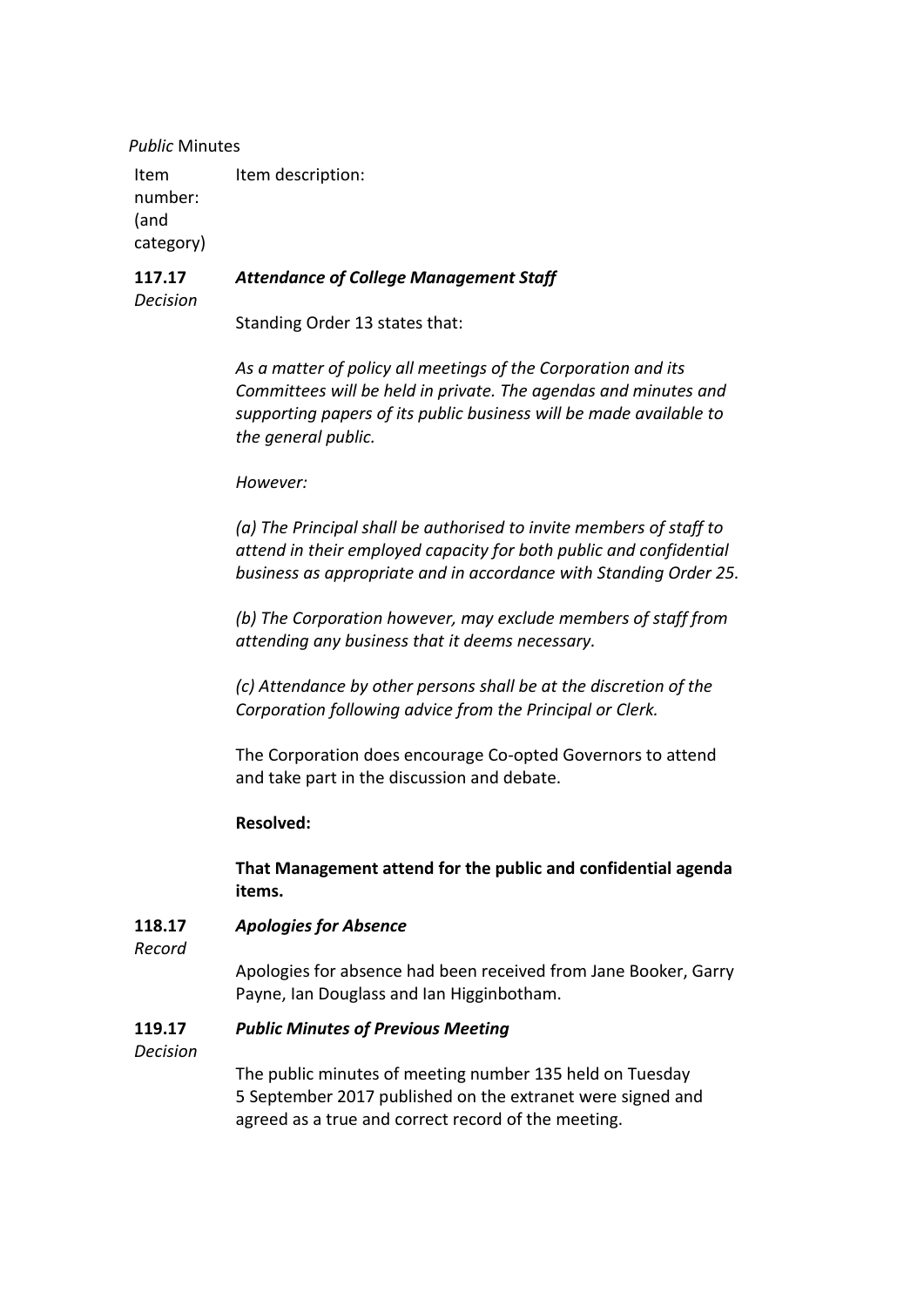#### **120.17** *Declarations of Interest*

## *Record*

There were no declarations of interest made in respect of items on the public agenda.

#### **121.17** *Correspondence*

## *Information*

Corporation gave consideration to the correspondence:

A letter received from Anne Milton MP, Minister of State for Apprenticeships & Skills and Minister for Women, informing the College of the publication of the T Level Action Plan. The letter had a link to the Action Plan.

Termly letter from the FE Commissioner for Colleges.

## **Resolved:**

## **That the correspondence be received**

#### **122.17** *College Academic Performance 2016 / 2017*

## *Decision*

The Vice Principal's presentation on the academic performance of the College for 2016 / 2017 fed into the majority of the items and was referred to throughout the meeting and is minuted under the relevant minute items.

The presentation assisted Corporation in its decision making for the assurance statements on Academic Higher Education required by the Higher Education Funding Council (HEFCE)

## **Resolved:**

**That the Academic Performance Presentation be received.**

#### **123.17** *Higher Education Reports*

*Decision*

Corporation gave consideration to the reports on the provision of Higher Education at the College for the last academic year alongside the relevant part of the Review of 2016 / 17 presentation by the Vice Principal. Analysis in the reports included a range of data breakdowns to check where good practice was, underperformance and performance in relation to protected characteristics. The reports also outlined improvement actions.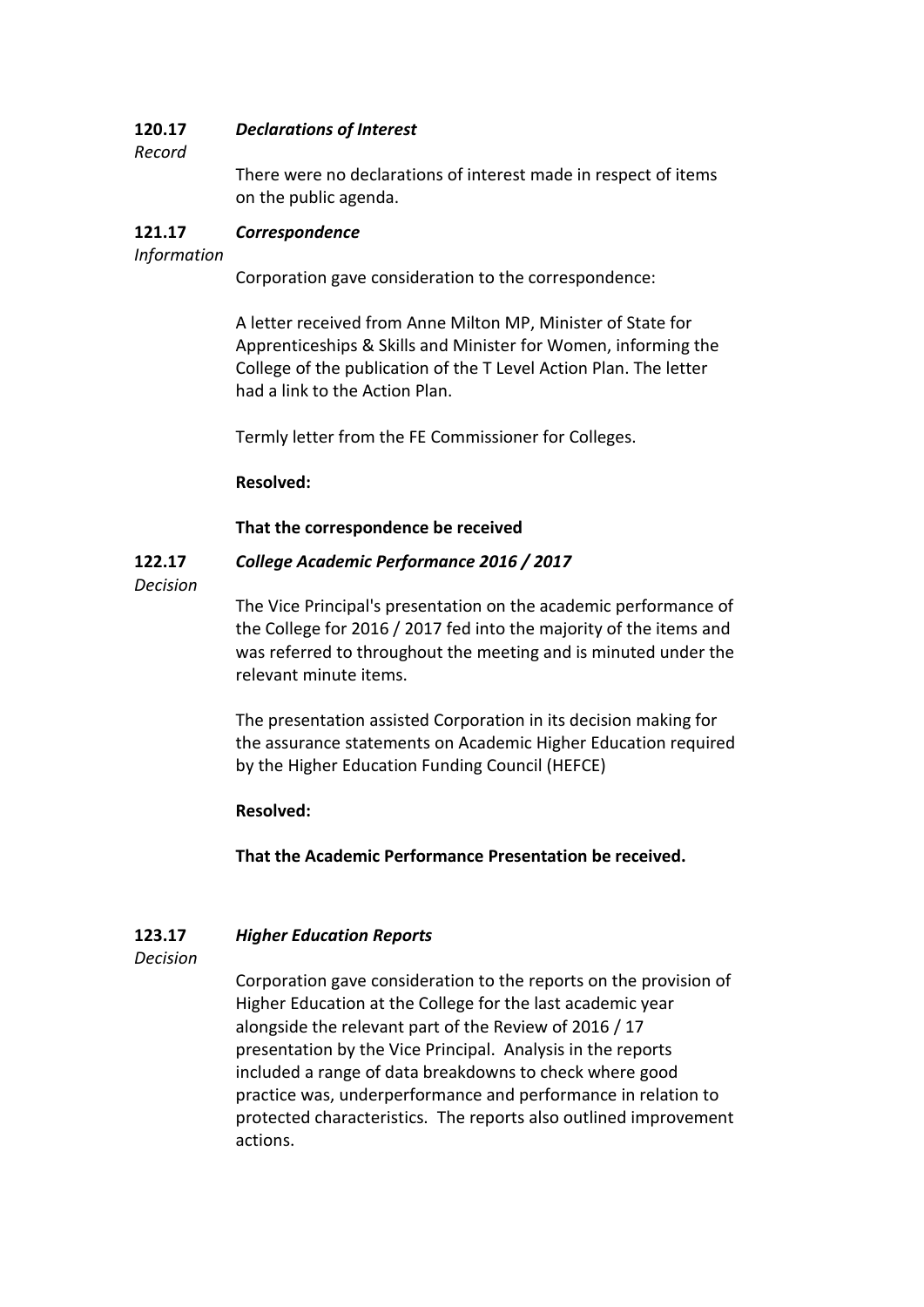Governing Bodies were required, each year, to make an assurance statement in relation to the provision of Higher Education which needed to be submitted to the Higher Education Funding Council (HEFCE) prior to 1 December. Slides from the Vice Principal's presentation provided summaries and, together with the detailed reports and discussion with management, provided sufficient information for Governors to agree the assurance statements.

The reports were as follows:

## **HE End of Year Performance Data 2016/2017**

Overall achievement was 87% (85% 2015 / 16) with 54% at high grade.

Governor questions and discussions reinforced the importance members attached to reputation and standards with regard to a Myerscough qualification having credibility against a national perspective of potential 'dumbing down' of degrees. Members noted areas of good performance but whereas they accepted reasons for some narrowly missed targets they stressed the importance of not allowing the base line to slip and for this to be taken into account when making budgetary decisions. Amongst the areas for improvement it was identified those studying part time courses through distance learning, particularly in Greenspace, were underperforming. Actions planned for year 2017 / 18 had a significant focus on

marketing activities to promote recruitment to Higher Education study programmes.

### **HE Annual Monitoring Report**

The College had a successful HEFCE Annual Provider Review outcome, meeting all HEFCE requirements for quality and standards and good or excellent student outcomes with no actions identified. The College also received a HEFCE monitoring visit in September 2017 at which no areas of concern were identified.

### **Student Voice End of Year Report 2016/2017**

Overall student satisfaction taken from the National Student Survey was 85% which was above the national average for England but below the top quartile. Strategies were in place to examine areas where satisfaction fell below previous year responses and College targets.

### **HE External Examiners Report 2016/2017**

There were 2 essential actions one relating to Uclan and the other to the College. Both referred to courses that were no longer being delivered. Other desirable and advisable actions were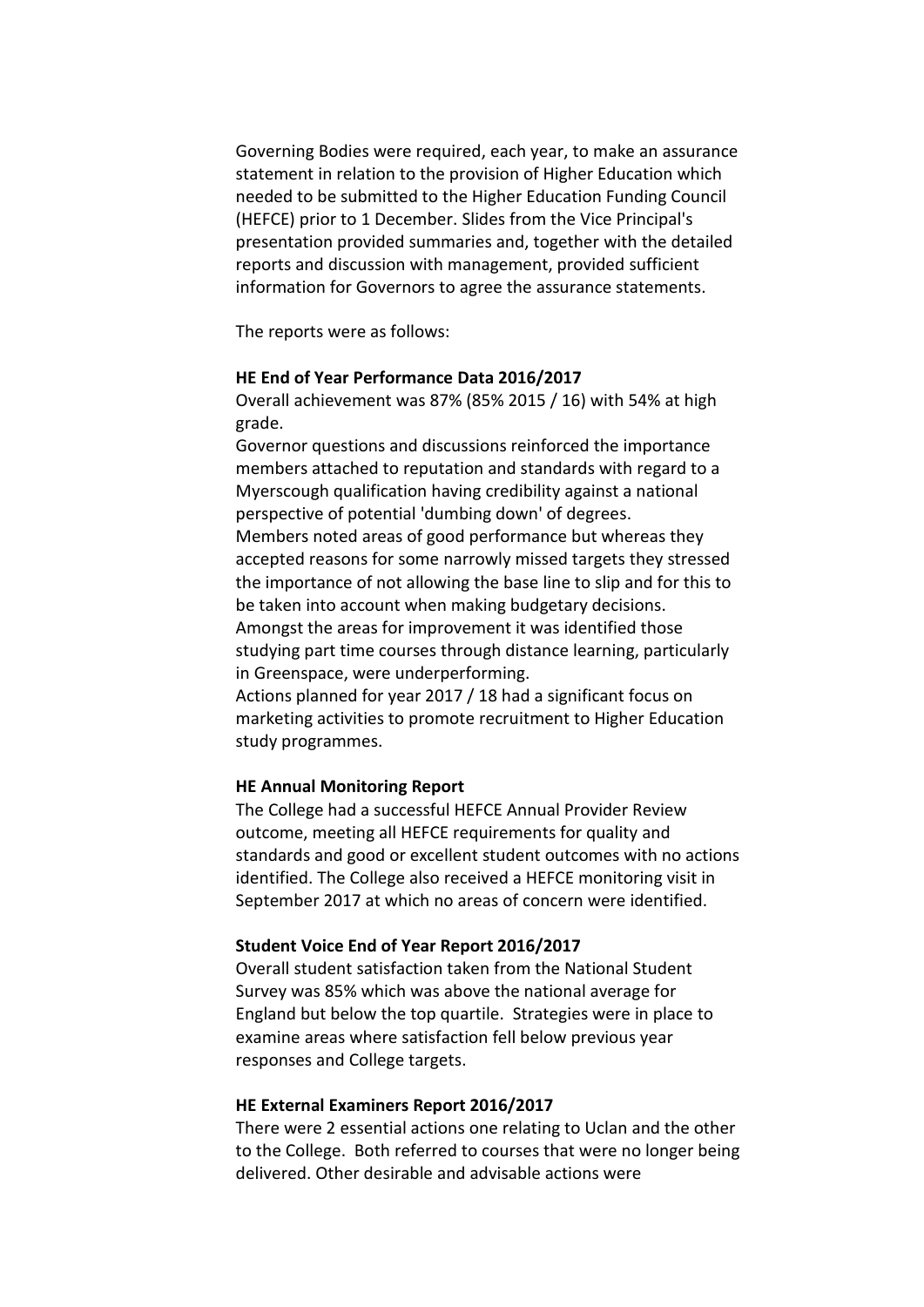incorporated into management plans. Areas of good practice had been identified.

### **HE Student Destination Analysis 2016/2017**

The destination data from those surveyed indicated 98% positive outcomes and 62% going onto graduate professions. Veterinary nursing careers requiring higher education were not recognised as graduate professions so the 62% was lower than the true position. College continued to lobby with the relevant bodies for the recognition of veterinary nursing careers as graduate professions.

## **Annual Research Report 2016/2017**

Research activity remained similar to the previous year. Members noted an increase in the number of publications but also that several research active staff had recently progressed to new positions away from Myerscough.

### **HEFCE Assurance Statement.**

Members confirmed receipt and discussion of the Annual Monitoring Report and Action Plan and expressed confidence that the methodologies used as a basis to improve the student academic experience and student outcomes were, to the best of their knowledge, robust and appropriate. The Principal would sign the assurance statements

### **Resolved:**

**1. That Corporation recommend the signing and submission to HEFCE of the assurance statements.**

## **2. That the Higher Education Report be received**

#### **124.17** *Further Education Report*

*Decision*

Corporation gave consideration to the Further Education Performance for 2016 / 2017 and engaged in some detailed discussion over the various elements of the report. Members made mention of various visits to College, staff CPD and noted the data breakdown facilitated detailed analysis across a wide range of parameters including protected characteristics.

14 to 16 learners overall achievement was 86.4%. Without including maths and English, the increase in Home Educated leavers continues (leavers are those who stay and complete, 8 in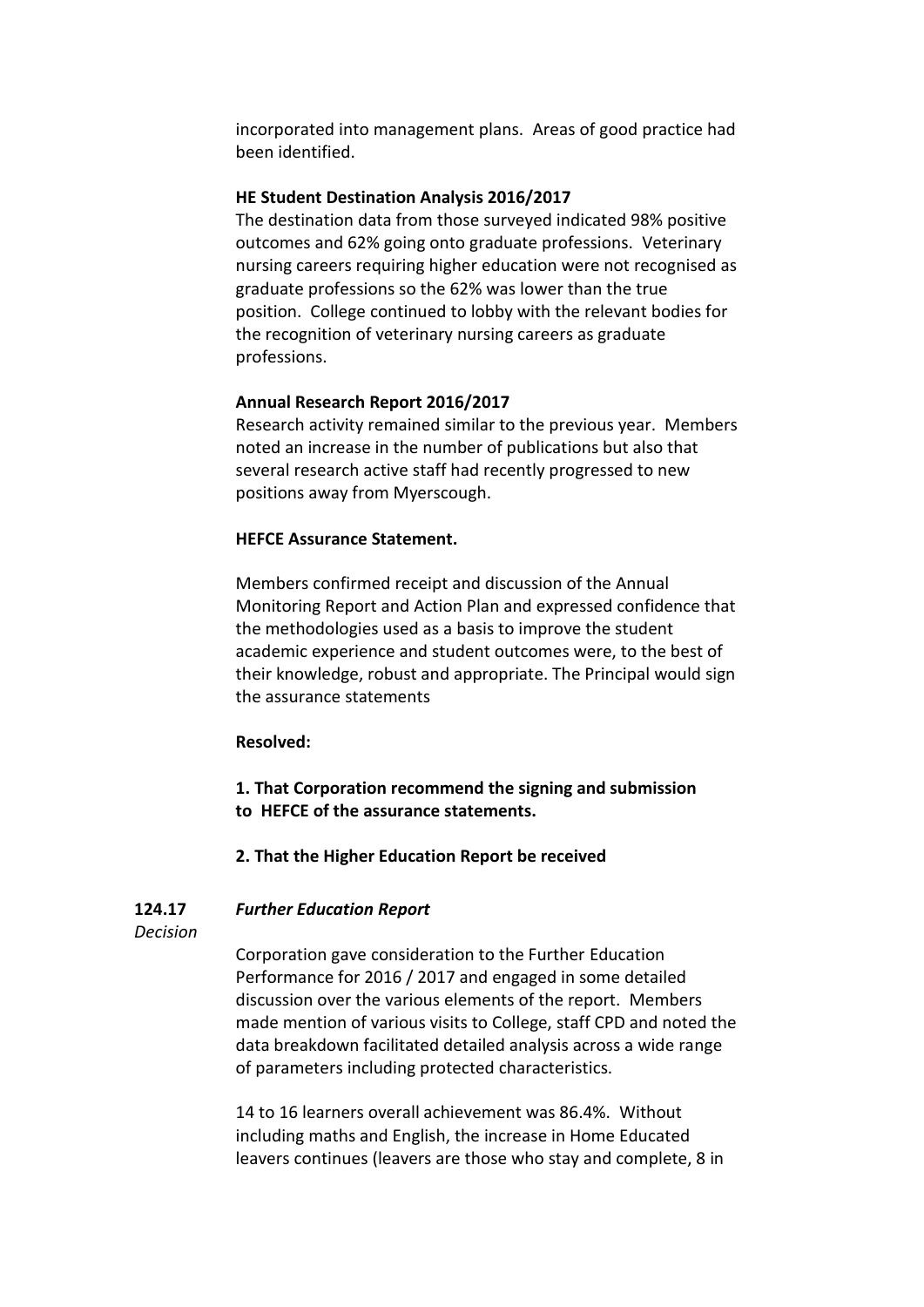2014/15) to 133 in 2016 / 17. Members discussed, achievement, contribution to income, progression opportunites, campus balance and vulnerabilities that came with this group of learners.

Overall FE achievement was 88.5%. Throughout the year the key indicators, retention, attendance and punctuality had remained strong throughout all Centres. College investment in student support strategies had been effective and contributed to the success.

Achievement in English and maths GCSEs was significantly above national average with 33% in the range grade A\* to C for English and 32% for maths. Governors were pleased to note this performance which had been targeted to improve particularly for maths where there had been a 27% increase.

Overall pass rates had declined in 2017 because of a fall in Greenspace across both Centres (Preston and Liverpool) and falling pass rates in Equine as a result of piloting the new Technical qualifications that apply end test regimes. This may impact on overall achievement rate in the coming year as the shift to end testing was a new challenge to teaching staff and students. Corporation noted the targeted areas for improvement.

## **Resolved:**

### **That the Further Education Report be received.**

#### **125.17** *Apprenticeships and Skills Reports*

### *Decision*

Corporation gave consideration to the performance of Apprenticeship and Skills over 2016 / 2017.

Members were pleased to note the upward trend continued with overall success showing improved performance at 75.1% (71% previous year) and timely performance at 62.9% (53.7% previous year). Both results were above the national benchmark. The result for timely performance indicates those who complete within 90 days of their expected end dates. There were still learners to complete from these roll on roll off programmes which could further lift the figures.

Corporation made comment on the value of benchmarks asking for consistency, where possible, between reports.

Improvements were targeted to improve the 16 to 18 learner group success and timely achievement throughout all groups.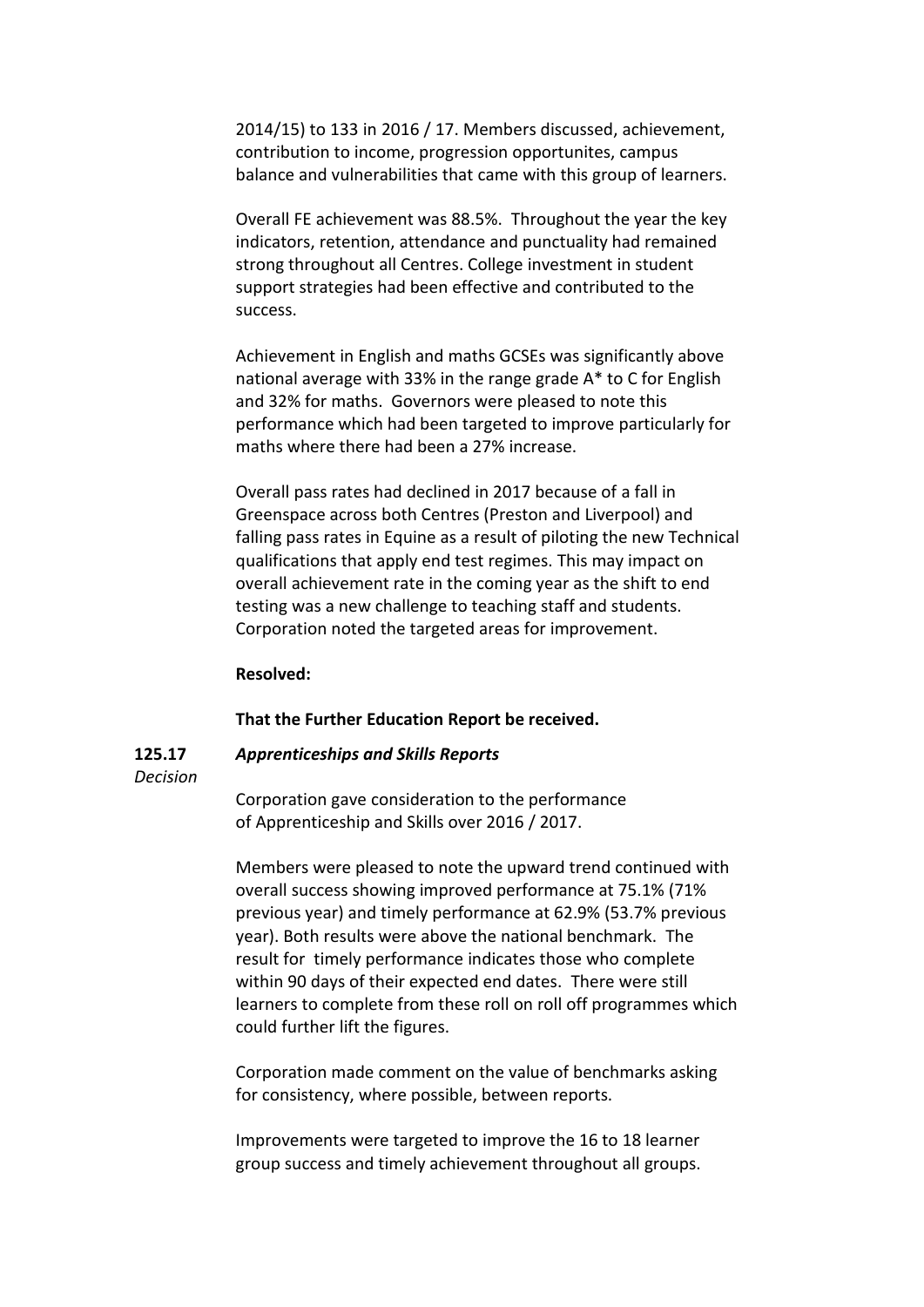Apprenticeship Team and Recruitment and Admissions were improving the enrolment / sign up process and culture to ensure timely processing.

The curriculum offer was constantly looked at to stimulate recruitment and exceed financial targets – e.g. expansion of short course provision, introduce further Railways apprenticeships provision, expand Traineeships, launch Agriculture Level 4, rebuild cohort sizes in areas such as Animal, Floristry, Equine, Waste and Business Administration.

The management team evaluate gaps in performance e.g. gender, scheme, age, geographical and action plan for improvement. They develop new internal apprenticeship opportunities on the back of the levy introduction to enhance staff CPD, career development and address any skills gaps through apprenticeship delivery.

### **Resolved:**

## **That the Apprenticeships and Skills performance report be received.**

#### **126.17** *Student Destination Data Report*

*Decision*

Corporation gave consideration to the Student Destination Report which was based on the intended destinations of all FE students in 2015 / 2016.

From 1,275 destinations collected there was 97% positive progression.

73% of FE students progressed to more educational provision. 22% progressed to employment.

87% positive destinations for LDD and 87% positive destinations for high needs funded learners.

95% satisfaction with career advice.

Corporation noted the action plans which included FE to HE internal progression strategies, educational offers to FE 42 day leavers, improve collection of unknown destinations (327 = 21%), improve destinations of Preston Arboriculture learners.

## **Resolved:**

**That the Destination Data Report be received.**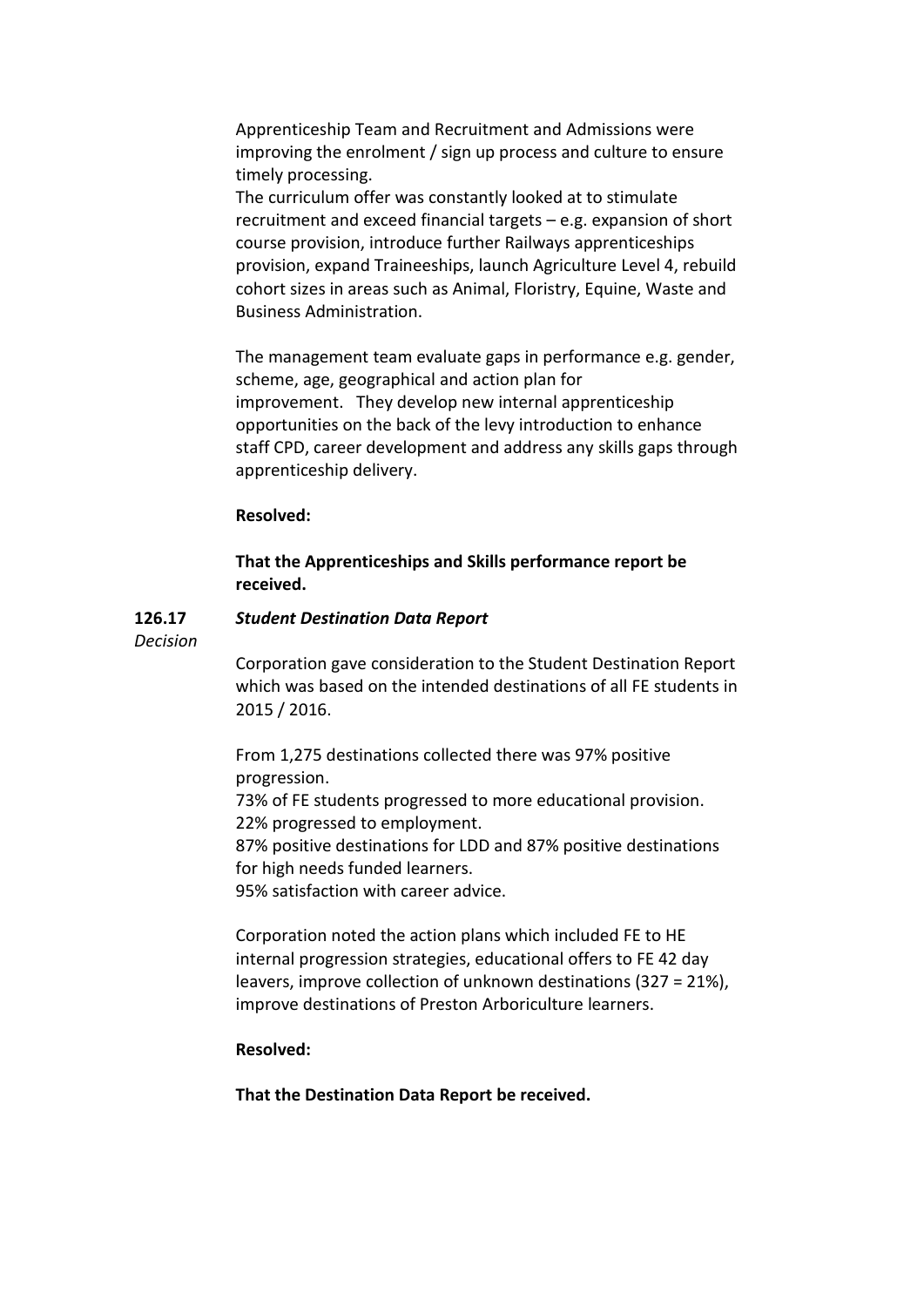#### **127.17** *Learner Voice 2016 /17*

## *Decision*

Corporation gave consideration to the FE learner Voice end of year report for 2016 / 2017 which examined the feedback from learner voice systems undertaken in the final part of 2016 / 17. Two main forms of learner feedback were used, surveys and course representative meetings.

The reports provided to Governors: **Cover Report FE Students Report Apprenticeships & Skills Students Report Foundation Learning Students Report 14 to 16 Students Report Ofsted survey Report NSS Survey Report (HE) NSS Analysis Report (HE) Learner Voice Calendar**

Corporation noted results from learner feedback were used to identify areas where student satisfaction was lower than acceptable so action plans could be put in place to make improvements. Improvements included strategies around use of the virtual learning environment for 14 to 16 and FE students, understanding of anti terrorism for Foundation Learning students and engagement with expectations concerning the catering and bus services.

## **Resolved:**

# **That the Learner Voice Report 2016 / 17 be received.**

**128.17**

# *Employer Voice and Employer Engagement 2016 /2017*

*Decision*

The report provided an update on employer satisfaction of Workplace Learning inclusive of Apprenticeships, other workplace learning, industry short course training and other bespoke employer engagement activities the College provides. It considered employer satisfaction from the recent Education & Skills Funding Agency (ESFA) FE Choices Employer Satisfaction Survey which benchmarks against other colleges and forms part of the publicly accessible information made available on the new digital Apprenticeships website towards the end of October 2017. Scores for this are based on a rating system rather than a percentage from 0 (very poor) to 10 (excellent). Myerscough continued its upward trend scoring 8.5 which should compare well against other providers.